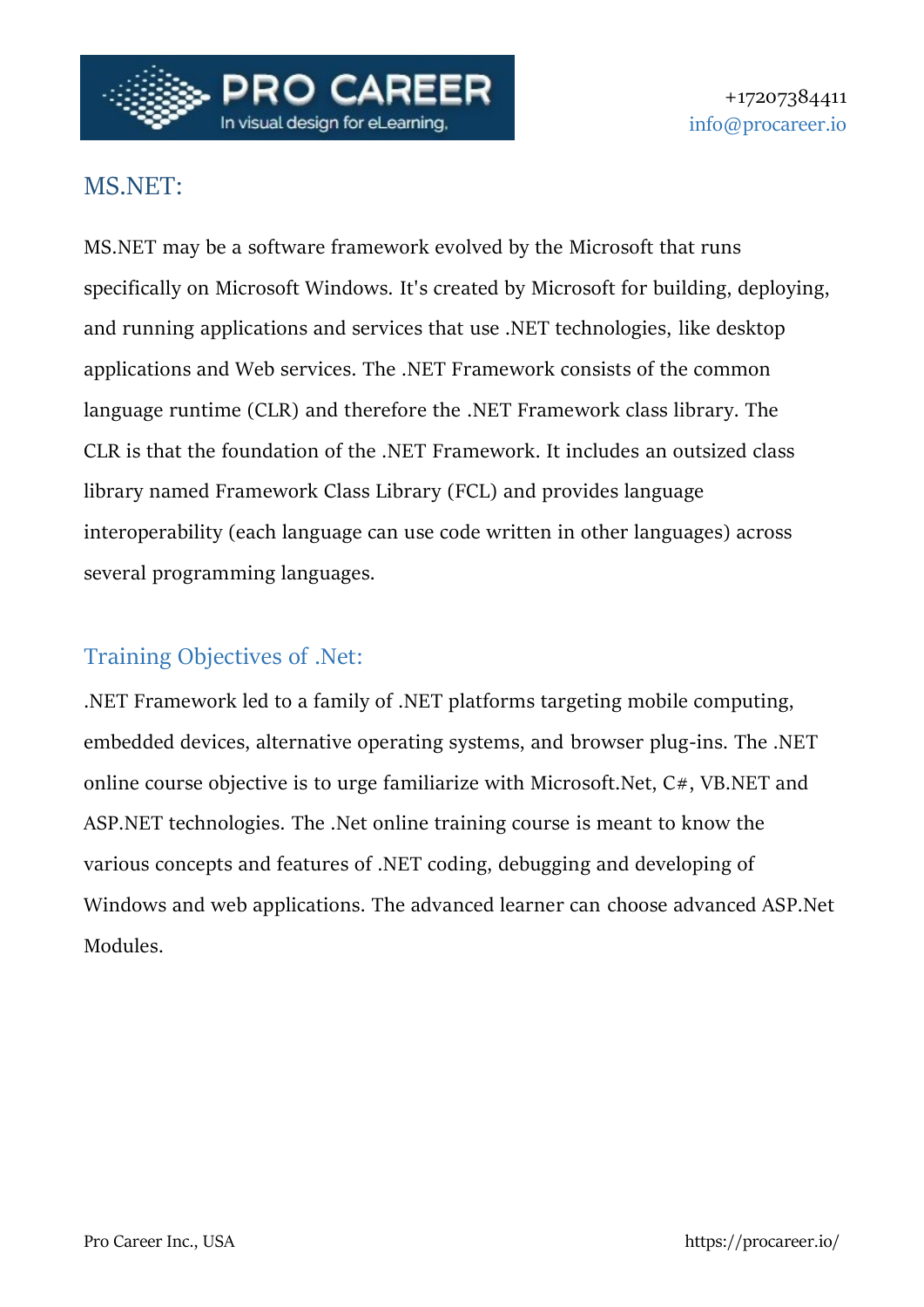

## Course Content:

### Net Fundamentals:

- Why .NET?
- The .NET initiative
- Introduction to .NET framework
- Advantages of .NET framework
- System requirements
- MS.NET FUNDAMENTALS
- Base class libraries
- Common language-runtime (CLR)
- Microsoft intermediate language (MSIL)
- Optimized just-in-time (JIT)
- Common type systems (CTS)
- Common language specification (CLS)
- Compilation and execution of .NET application
- Assemblies
- Namespace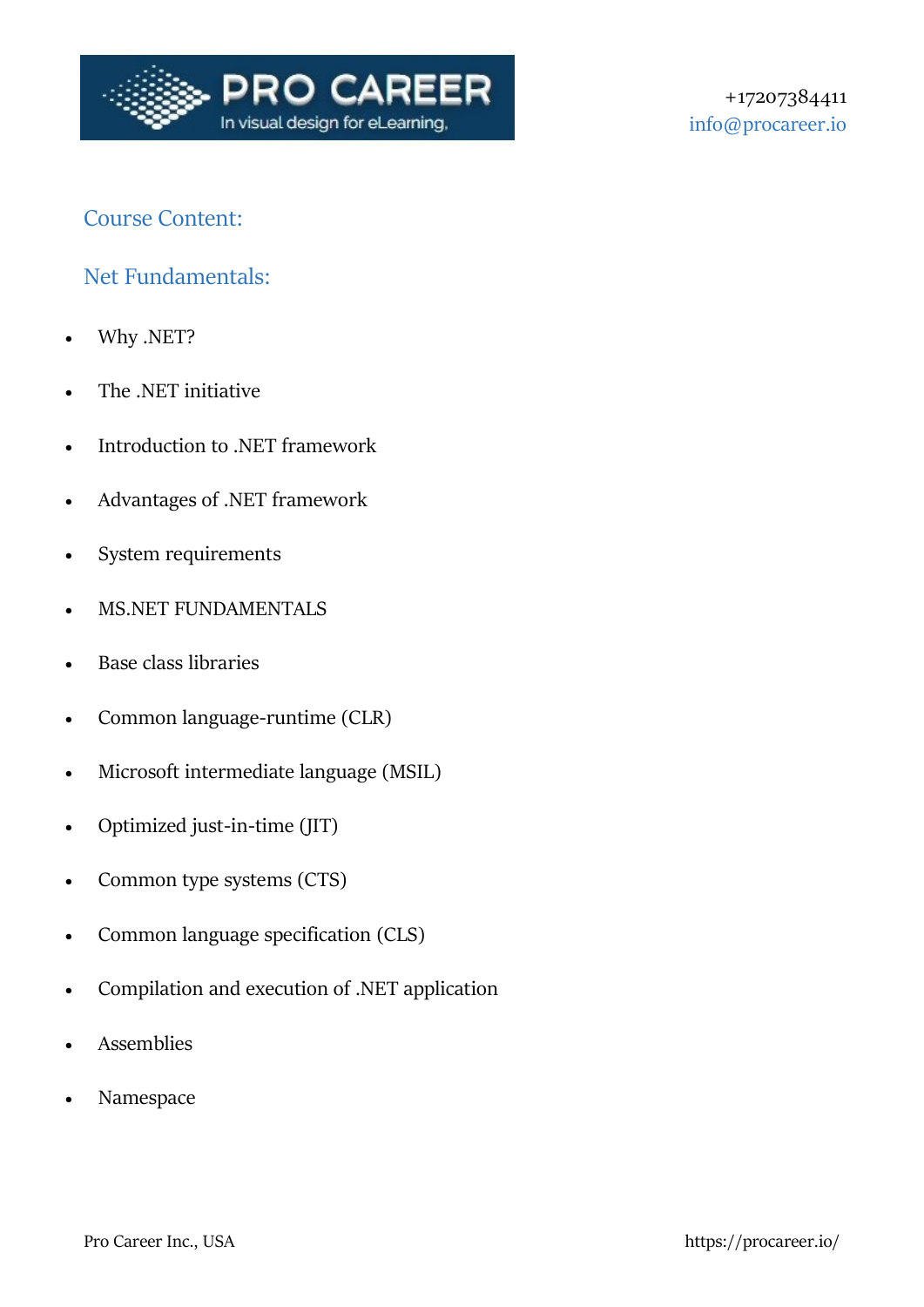

# Introduction to Visual Studio .NET:

- The Start Page
- Solution Explorer
- The Object Browser and Class View Window
- The Code Editor
- The Form Designer and the Toolbox
- The Server Explorer window
- Macro Explorer
- Running a Visual Basic Console Application

#### VB.NET:

- Introduction to VB.NET
- Features of visual basic .NET
- File extensions used in visual basic .NET
- Visual Basic keywords
- Visual Basic statements
- Procedures, classes, modules, methods and more…
- The Option & Import statements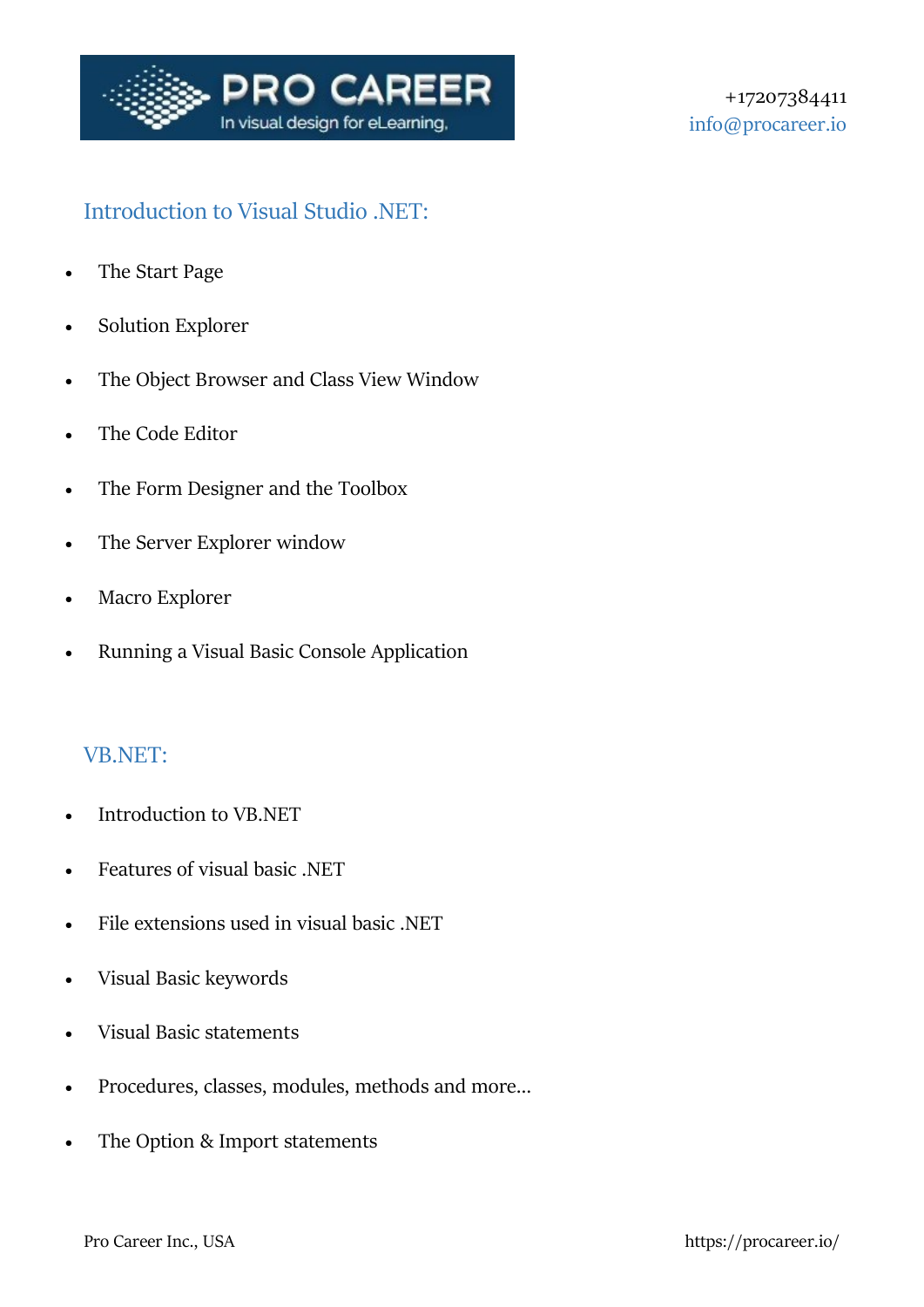

- Adding classes to project
- Declaring variables
- Data types
- Arrays
- Handling date and time

#### Introduction to OOPS:

- Principles of oops
- Structure Vs classes
- Relationship between classes and objects
- Access Specifiers
- How to create namespaces in S class libraries
- How to use namespaces
- **Constructors**
- Finalize, Dispose & Garbage collectors
- My Base, my class & my keywords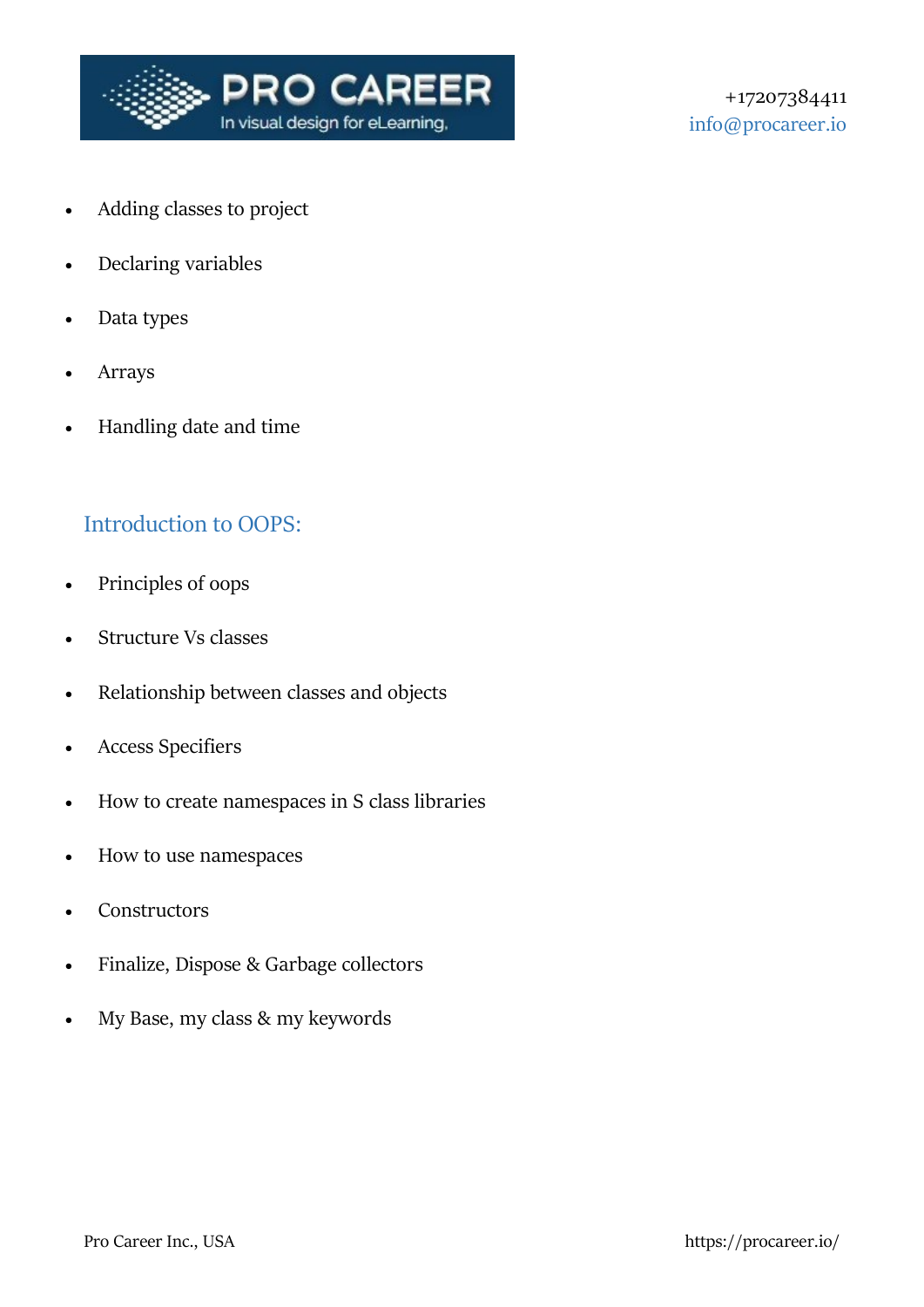

# Exception Handling & Debugging:

- Exceptions
- .NET exceptions
- User defined exceptions
- Try-catch-finally
- Throw exception
- Debugging application
- Searching for bugs

## GUI Application Development:

- Introduction to system windows, forms
- Basic controls and event driven programming
- Advanced controls
- Rich text box, toolbars
- Working with context menus
- Built in dialog boxes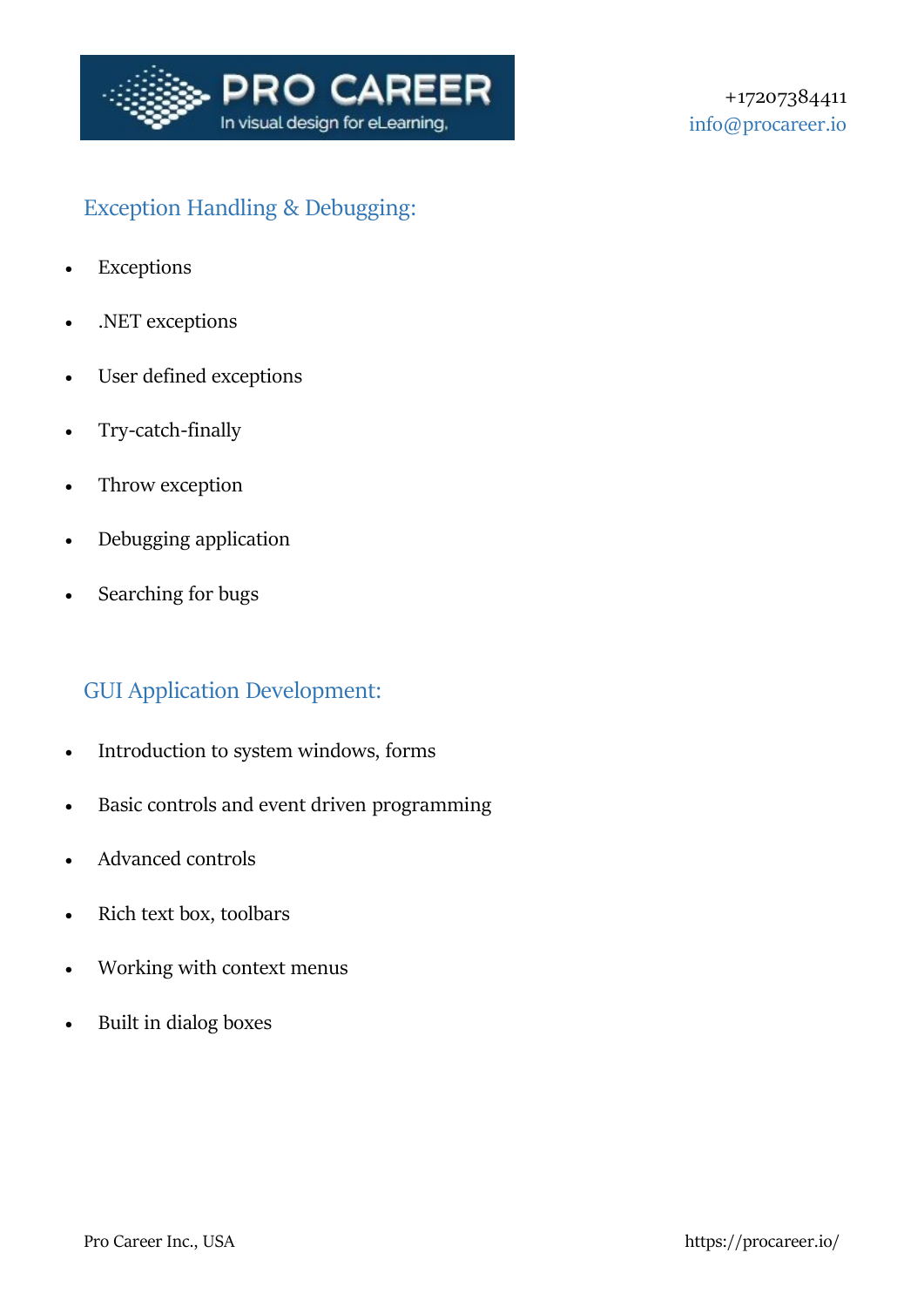

### Streams:

- File stream
- Stream reader
- Stream writer

# File Handling Concepts Collection:

- Generic collections
- Bit collections
- Specialized collections
- Weight collection classes
- User defined collection classes

### ADO .NET:

- INTRODUCATION OF ADO .NET
- Features of ADO .NET
- Differentiation between ADO & ADO .NET
- ADO .NET namespaces
- Properties, Methods & events of the connection object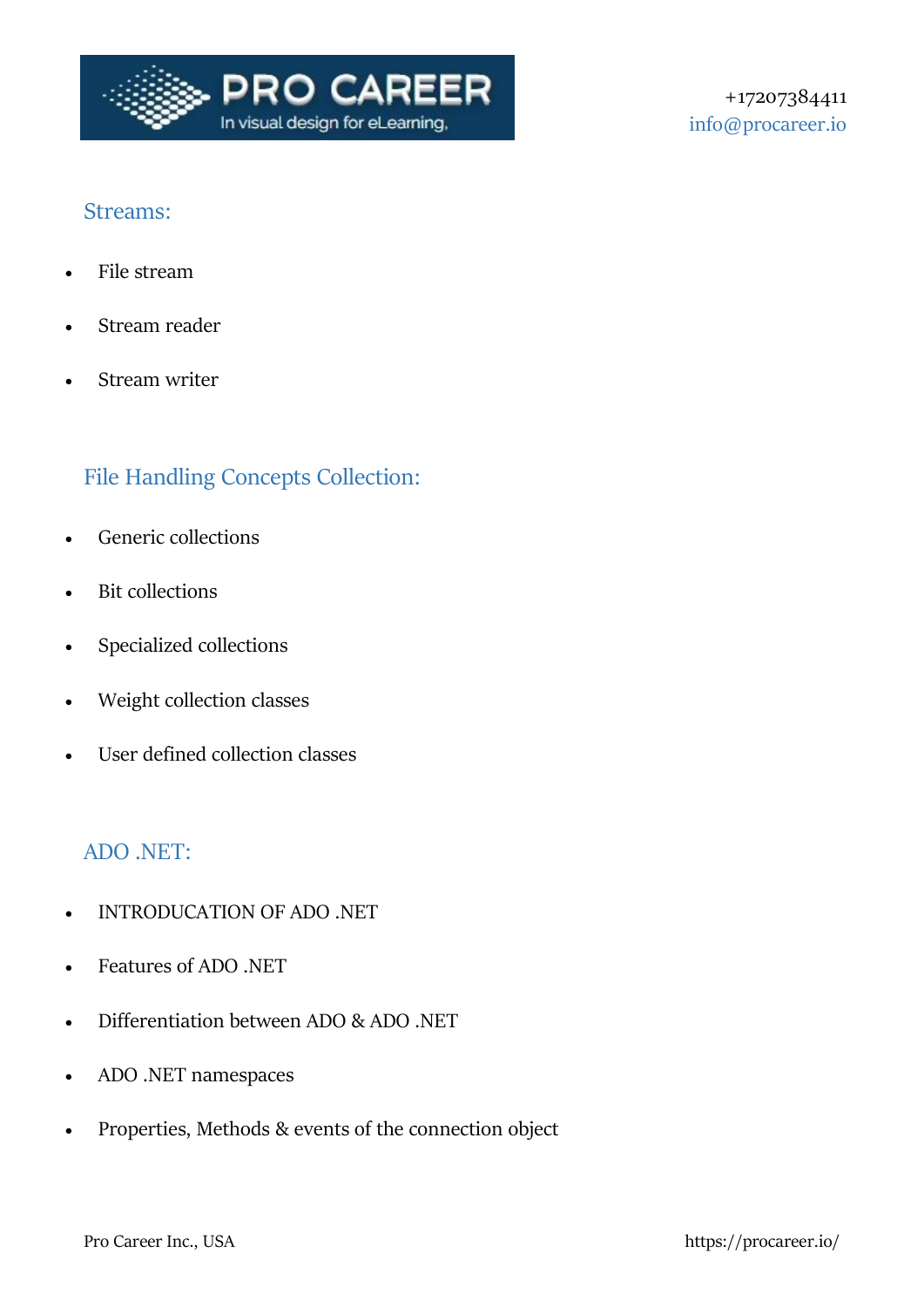

- Properties, Methods & events of the command object
- Access & Manipulating data from data grid
- Performing data updates

## Delegates:

- Introduction to delegate concept
- Event handling arch with delegate
- Handles, add handler and remove handler

#### Assemblies:

- Introduction to assemblies
- Benefits
- Contents
- Application-Private assemblies
- Private Vs shared assemblies
- Global assembly cache (GAC)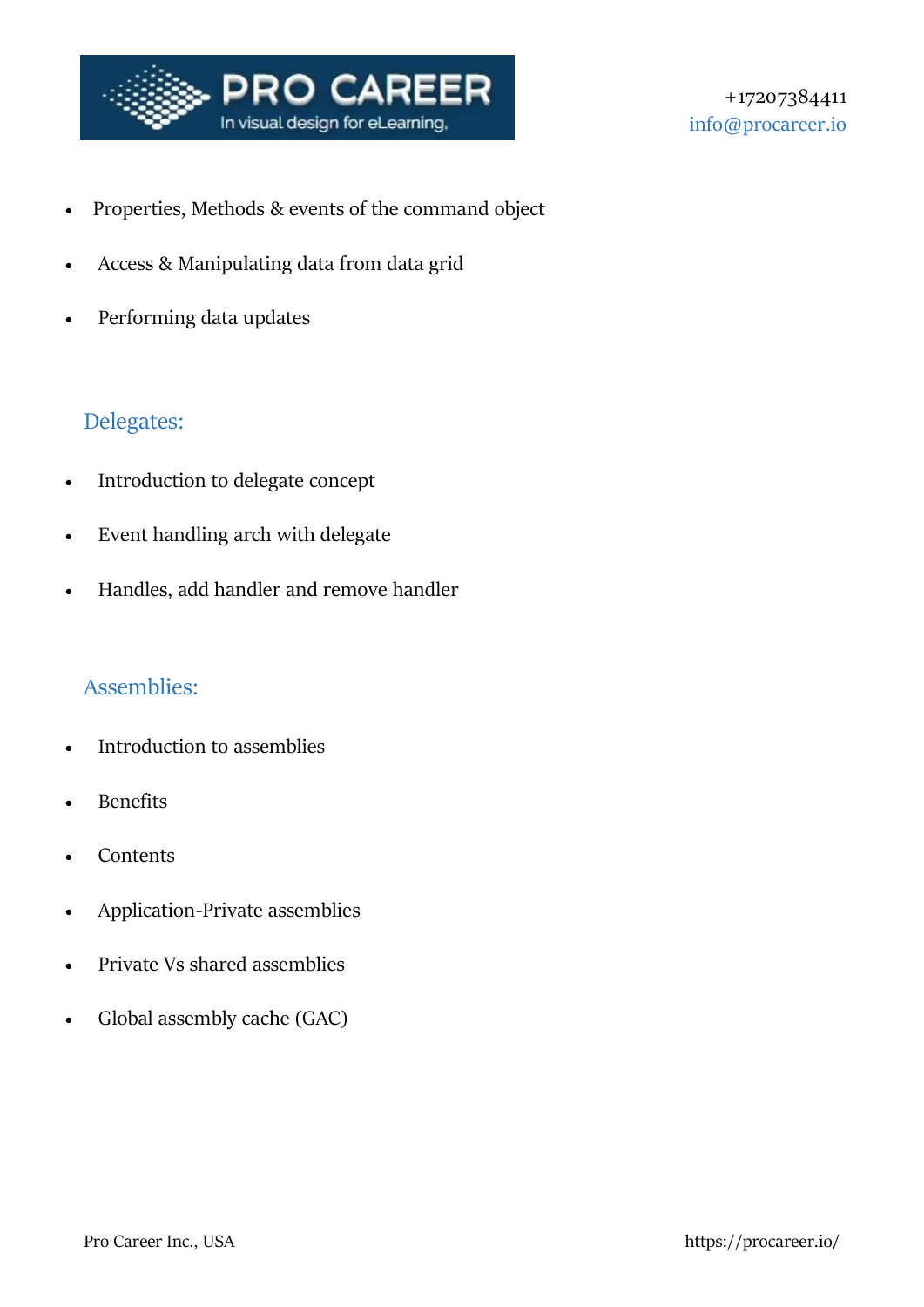

# Multithreading:

- Thread class
- Thread synchronization
- Creating and controlling threads
- Sleep, suspend and resume threading

## Creating & Using Web Services:

- Data accessing through crystal reports
- Accessing filtered data through crystal reports
- Accessing related data through crystal reports

### ASP .NET:

- ASP .NET introduction
- How is ASP .net different from ASP
- ASP .NET design goals
- ASP .NET in .NET framework
- Development environment for ASP .NET application
- Identifying the features of ASP .NET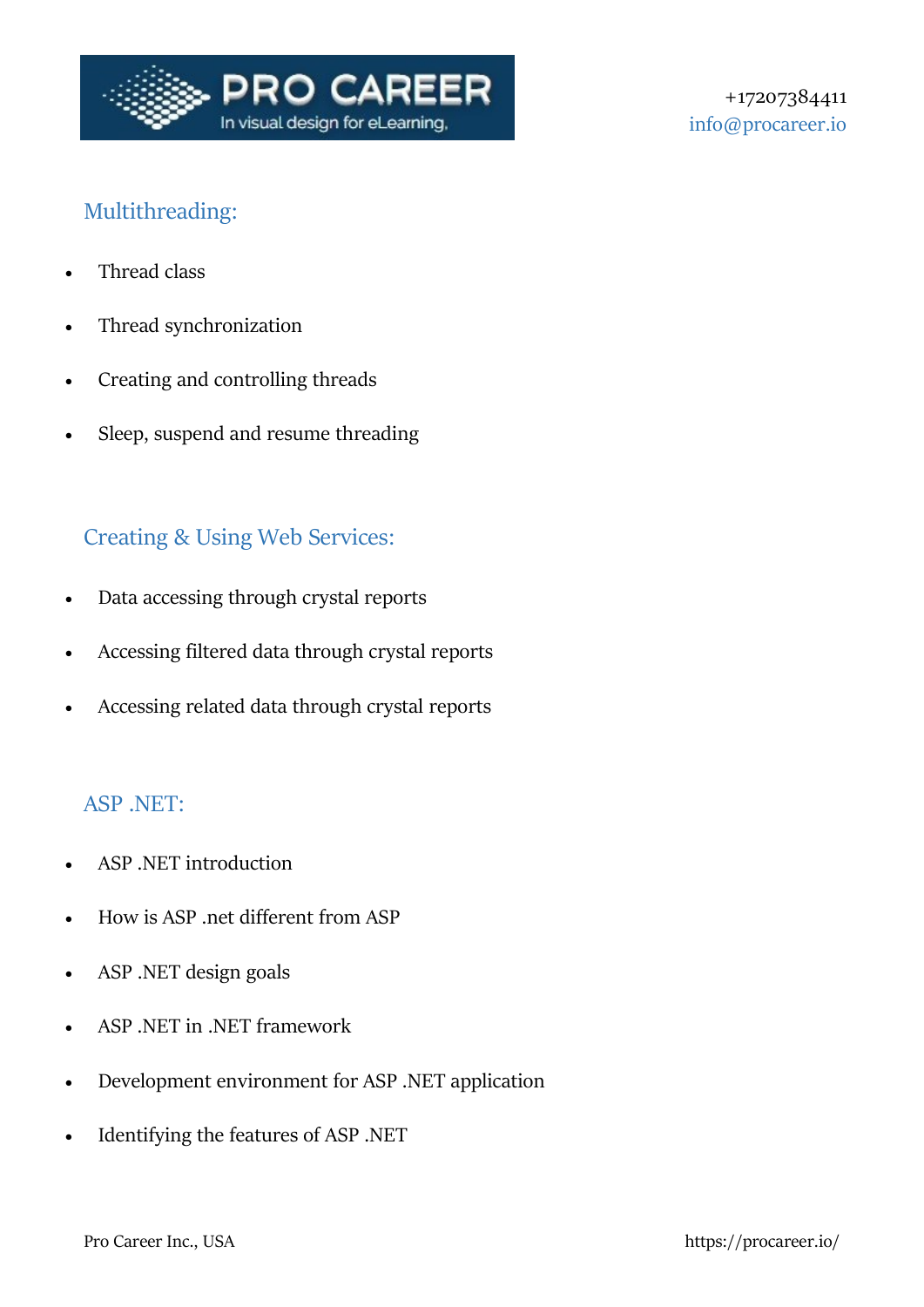

- Identifying programming modules in ASP .NET
- Web forms
- Web services

## ASP .NET Programming Server Controls:

- Processing of web pages
- Server control hierarchy
- Web controls
- Buttons, list controls, text boxes, hyperlinks….
- HTML controls
- HTML anchor, button…

## Structure of an ASP .NET Page ASP .NET Programming Validation Controls:

- Required field validation
- Regular expression
- Range validation…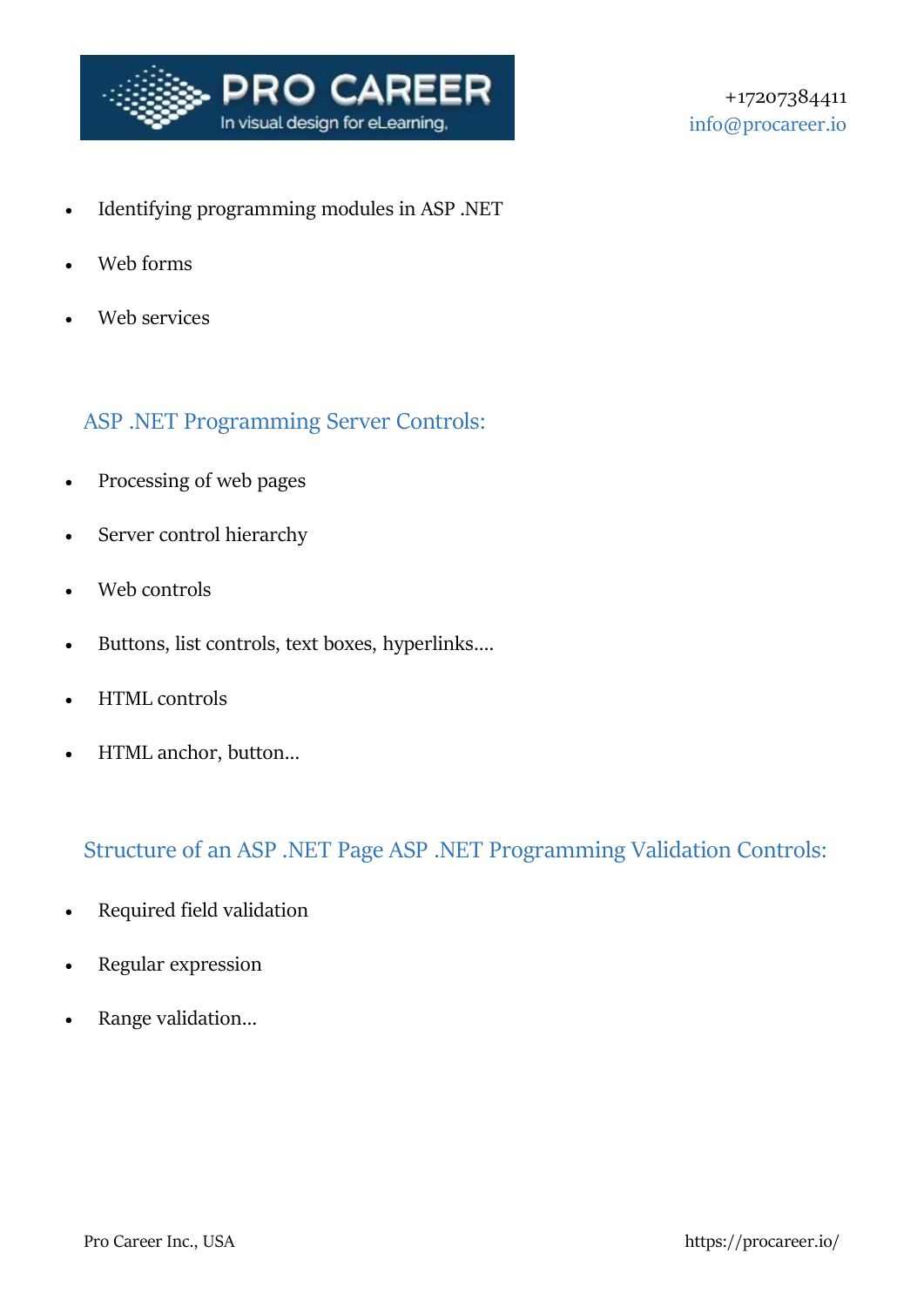

# Identifying the Different Types of Data Binding:

- Introduction to data binding
- Single value data binding
- Multi record data binding
- Custom binding

## ASP .NET Programming With ADO .NET:

- Introduction of ADO .NET
- Features of ADO .NET
- Differentiation between ADO & ADO .NET
- ADO .NET namespace
- Connected architecture through ADO .NET
- Disconnected architecture through ADO .NET
- Working with transaction in ASP .NET etc.…
- USING XML & SEARCH TOOLS IN ASP .NET
- Working with XML server controls in ASP .NET
- Binding XML data to web forms controls
- Connecting relational data to an XML document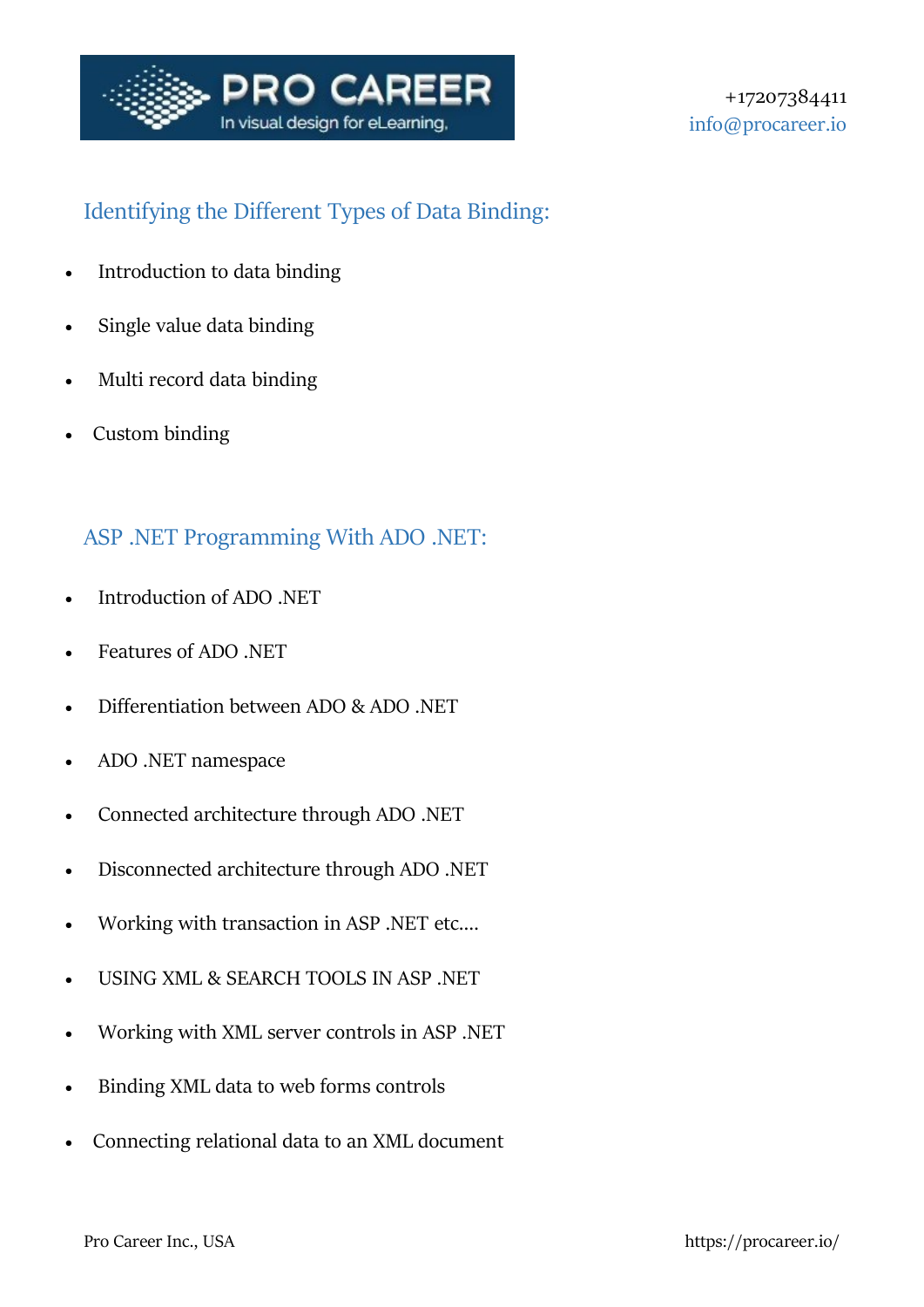

# Configuring, Debugging & Deploying ASP .NET Application:

- Configuration overview
- Structure of configuration file
- Configuration section
- Tracking and debugging an application
- Deploying an application

# Exceptional Handling, Managing State and Security ASP .NET Web

## Application:

- Introduction state management in ASP.NET
- Sending E-mail from ASP.NET page
- Securing ASP .NET application

## Session Tracking:

- State maintenance
- Session state
- Cookies
- Session object and events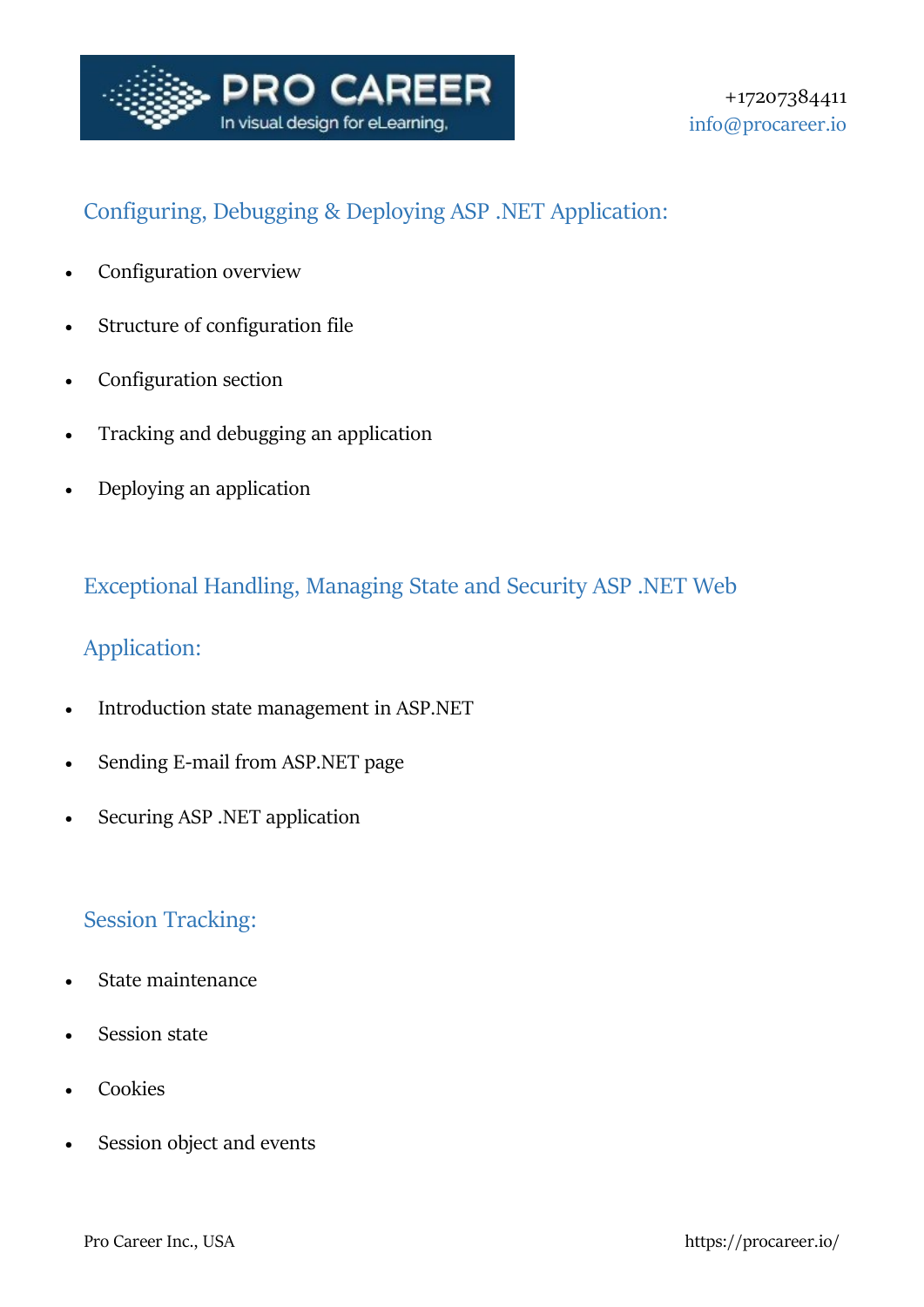

# Caching:

- Caching and its methods
- Output caching

# Web Services:

- Introduction to an ASP .NET web application
- Events of an ASP .NET web application
- Using web services in web application

### C# .NET:

## C# Language Basics:

- Data types
- Type conversion
- Boxing & un boxing
- Conditional statements
- Looping
- Methods in C#
- Properties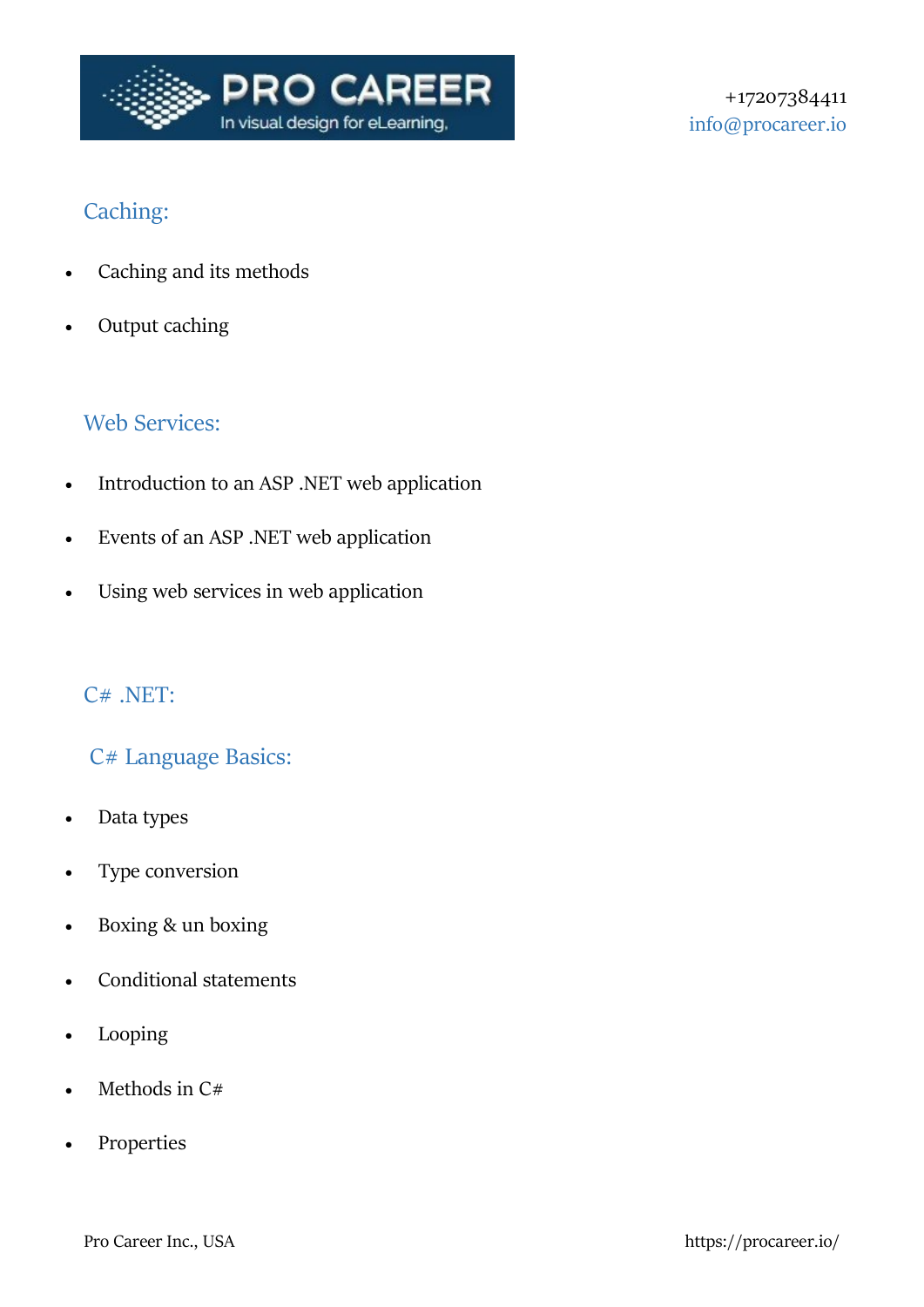

- Arrays
- Indexes
- Structures, enumerations
- Strings
- Regular expressions
- Collections

#### Pointers:

- Value types, reference types
- Unsafe
- Structure and pointers

## Memory Management:

- Garbage collector
- Stack and heap
- Architecture of GC
- Generations
- M.M. support classes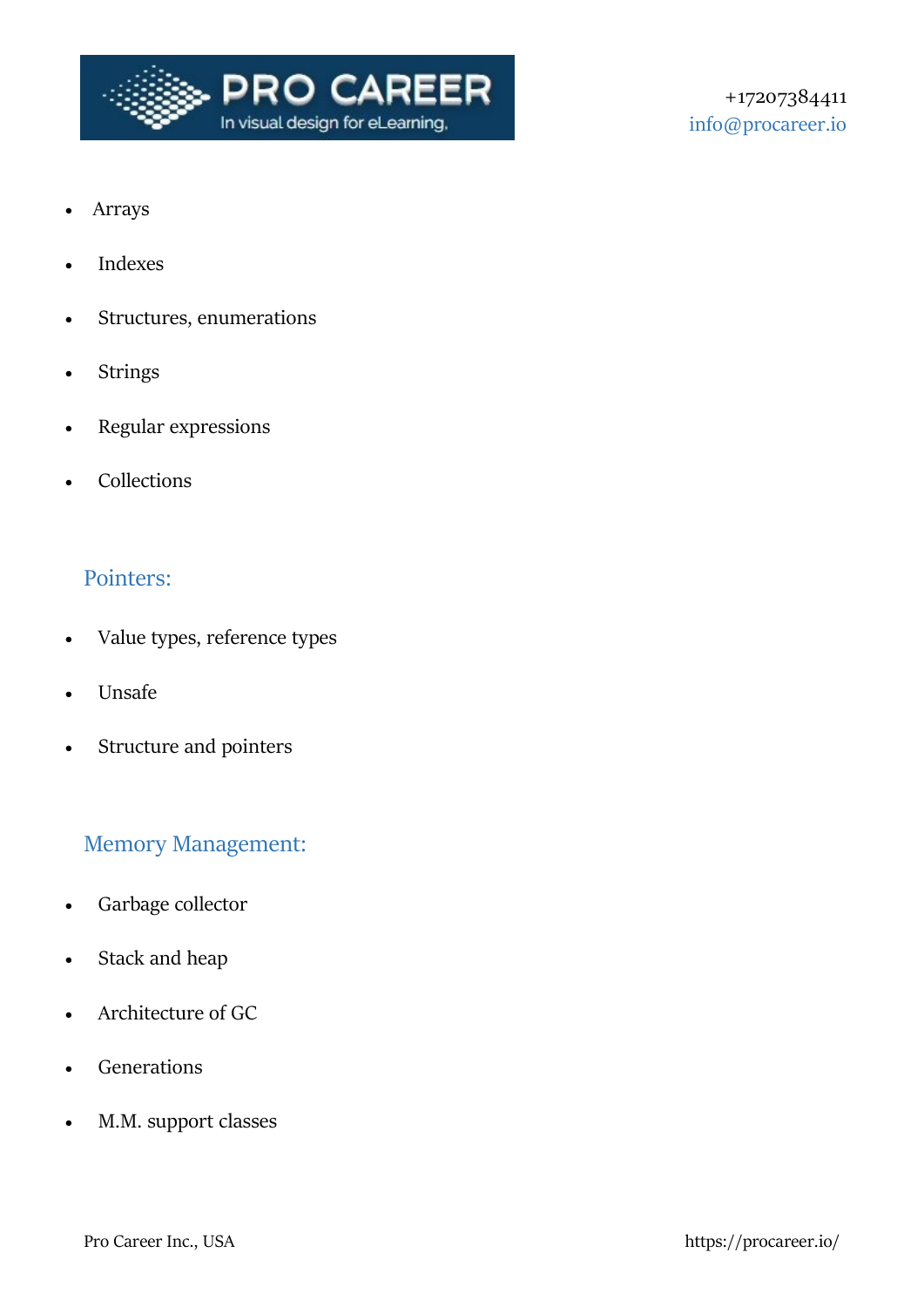

# Object Oriented Programming Concepts:

# Exception Handling:

- System defined exceptions
- Custom exceptions
- Try, catch, finally
- Throwing exceptions

# Operator Overloading:

- Unary operators
- Binary operators

# GUI Application Programming:

- Introduction to system windows, forms
- Basic controls and events driven programming
- Advanced controls
- Rich text box, toolbars…
- Working with context menus
- Built in dialog boxes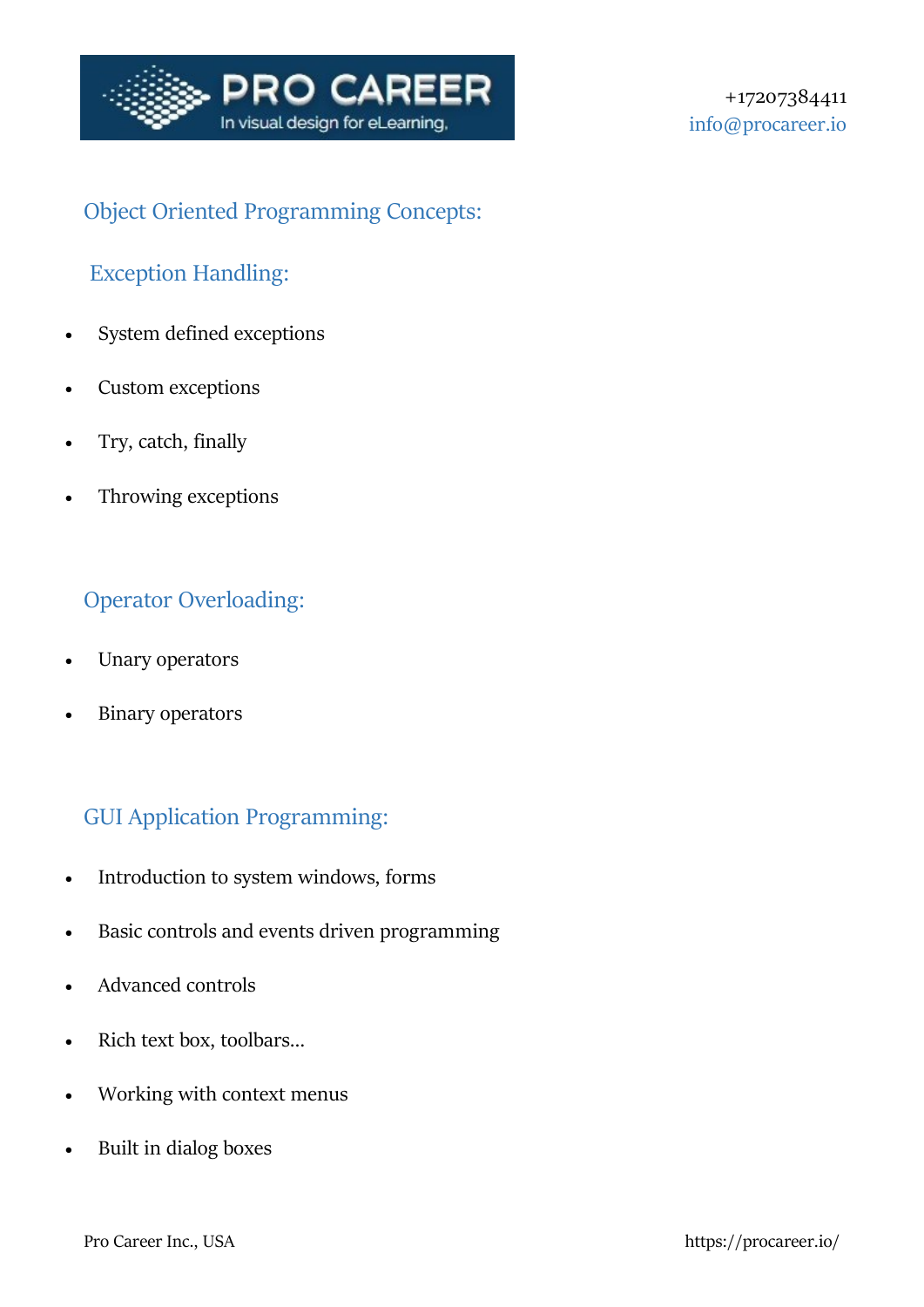

## Data Base Programming:

- Introduction of ADO .NET
- Features of ADO .NET
- Differentiation between ADO & ADO .NET
- ADO .NET namespace
- Properties, methods & events of the connection objects
- Properties, methods % events of the command objects
- Access & manipulating data from data grid
- Performing data updates

### Assemblies:

- Introduction to Assemblies
- Benefits
- **Contents**
- Application-Private Assemblies
- Private vs Shared Assemblies
- Global Assembly Cache (GAC)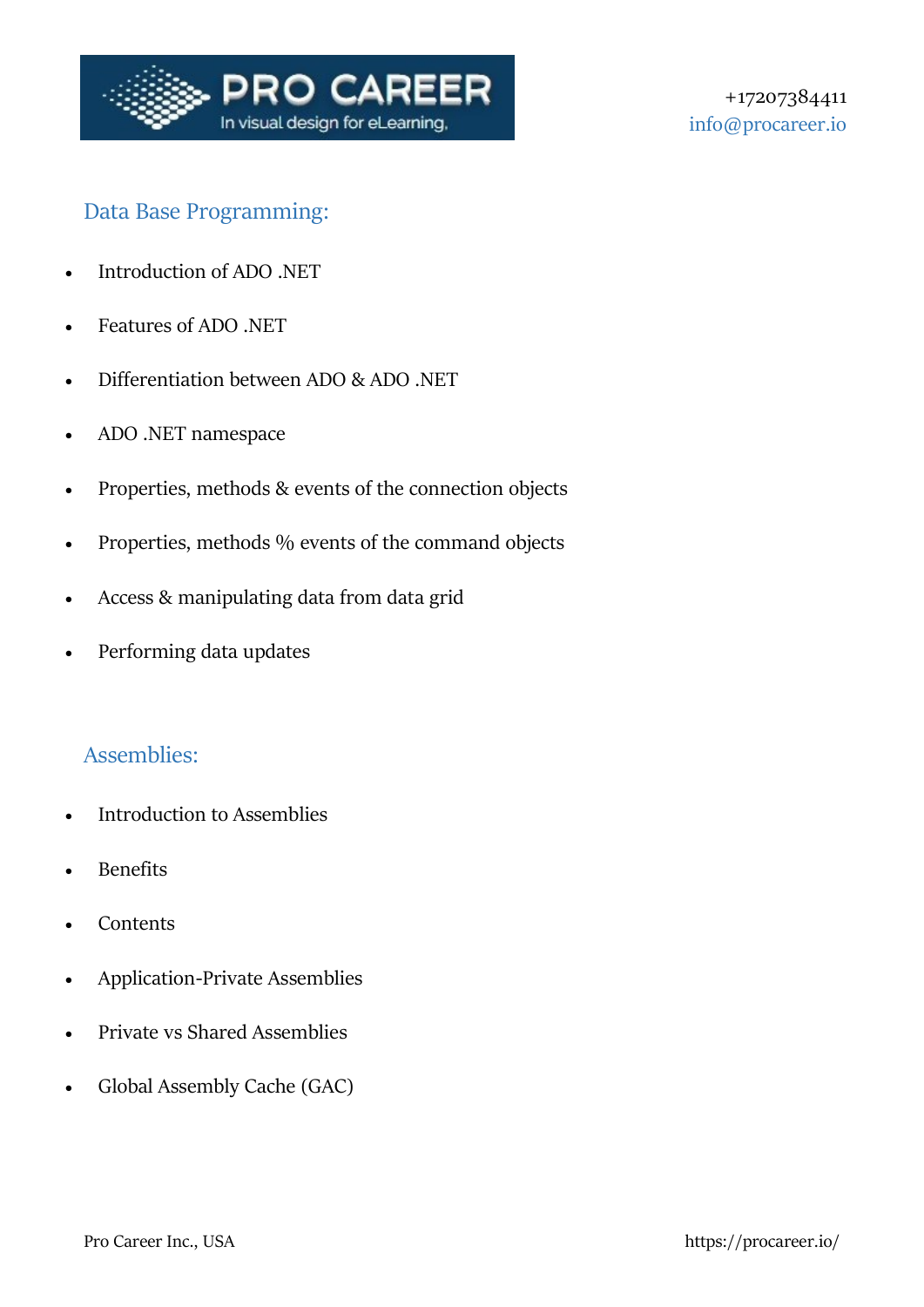

## Delegates and Event Handling:

- Introduction to Delegate Concept
- Event handling Arch with Delegate
- Handles, Add Handler and Remove Handler
- Multi Cast Delegates
- Generic Routines
- Function Pointers

## Multithreading:

- Thread Class
- Thread Synchronization
- Creating and controlling Threads
- Sleep, Suspend and Resume Threading

### Creating & Using Web Services:

- Introduction to Web Services
- Creating Web Service
- Using Web service in a Windows Application